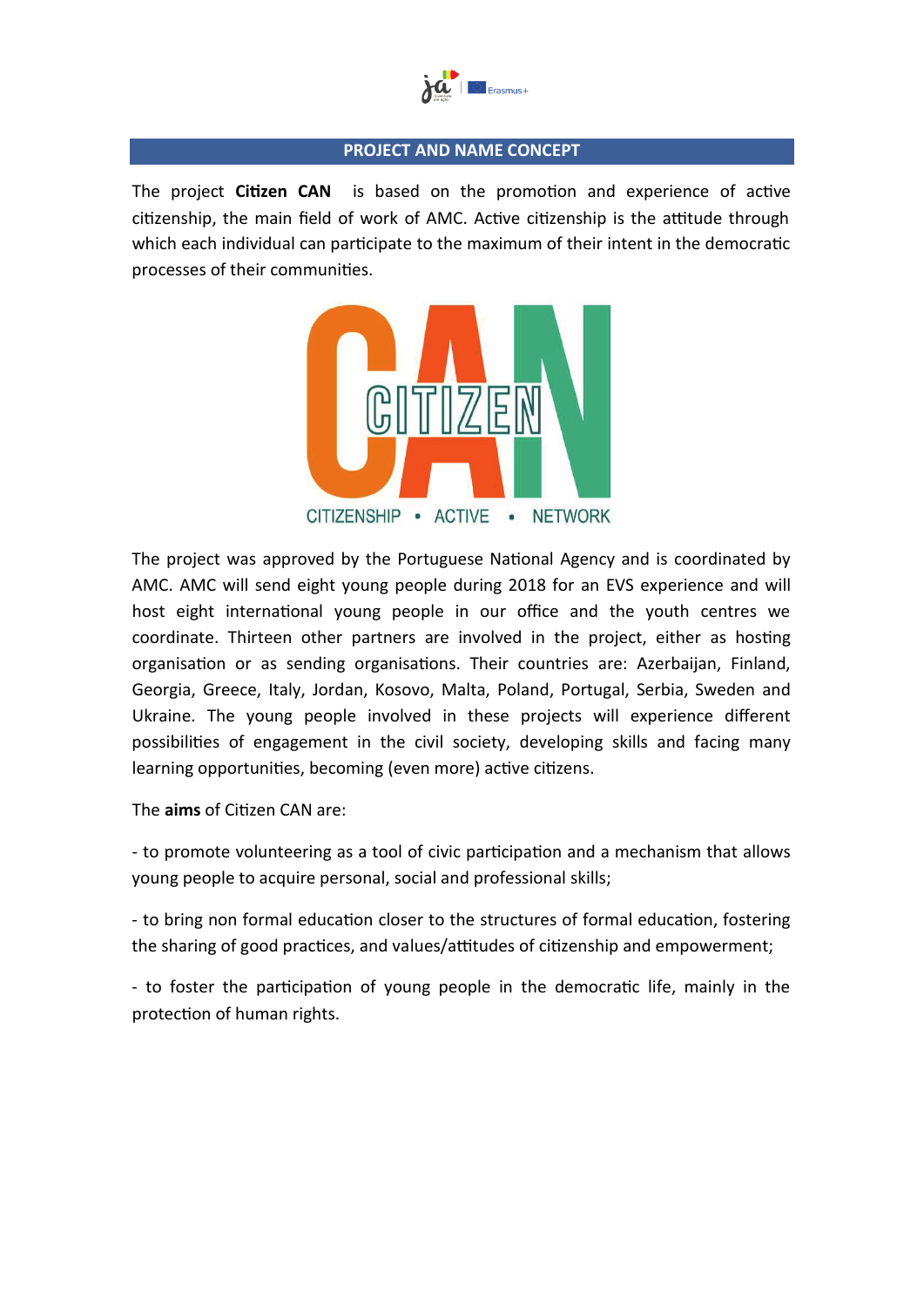

# **TASKS Overview**

## **General Outline:**

- $\checkmark$  On each Sunday we start the week by making a meeting to follow up with every member of the community, to overview the upcoming weekly tasks and to agree on specific themes that we want to tackle in the content that we will be generating.
- $\checkmark$  At the end of each week (Thursdays' morning) you send to this email [evsidare@gmail.com](mailto:evsidare@gmail.com) your upcoming weekly plan and it will be checked, discussed if necessary and approved by your project responsible (supervisor).
- $\checkmark$  At the end of each month you submit your timesheet.
- $\checkmark$  At the end of each month you submit your monthly reporting on any format you chose.
- $\checkmark$  You need to have your own laptop with you in order to be able to function and carry on with the tasks during your volunteering/internship with us.
- $\checkmark$  All tasks are located at I Dare office in Amman
- $\checkmark$  You need to have your own laptop with you

#### **General tasks overview and description**

- I. The below described tasks are required by all of you.
- **1. General social media management for I-Dare and its project:** To create one post each day to be used for I-Dare's Facebook page and Instagram account.
- **2. Online Love Speech campaign and Shabab2250 campaign about preventing violent extremism:**
- A. **Facebook:** To create one post each day for in order to support the campaign we are running to combat online hate speech. This post will go to the Facebook page of the OLS campaign.
- B. **[www.idareact.org:](http://www.idareact.org/)** for the page of the campaign on the website: you need to write 1 articles each week for the campaign. You hand your article to this email  $\frac{\text{act}(a)\text{idareact.org}}{\text{act}(a)}$ on each Monday for checking and approval before publishing.  $\arctan(\alpha)$  idareact.org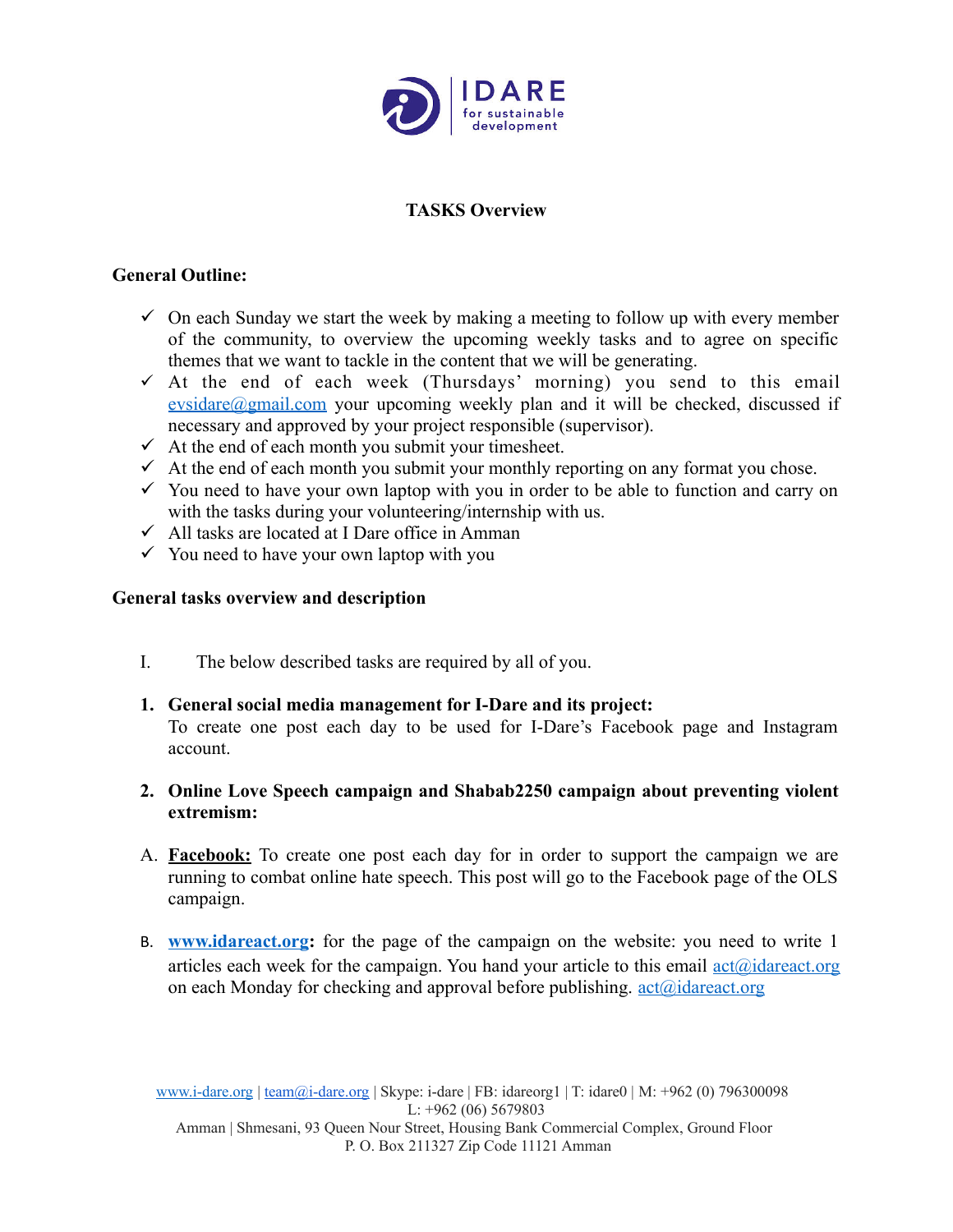

## 3. **[www.idareact.org](http://www.idareact.org/) website:**

It is a website we created to help in communicating with the outer world and to have interaction and dialogue in order to provide alternative narratives. It contains 4 tabs you can check it online; it is still trial version.

## **Tasks required:**

To write 2 articles for this website on any topic of your choice. Basically you need to keep an eye and to monitor the news worldwide and what is going on social media and what people are discussing and then your 1-2 articles can summaries everything. You also, can recycle some of these information and news in a very engaging way and in any format you like.

You hand your article to this email [evsidare@gmail.com](mailto:evsidare@gmail.com) on each Wednesday for checking and approval before publishing.  $evsaidare@gmail.com$ 

## **The preferred format, look at VOX media to be inspired:**

- to use pictures with text
- $\blacksquare$  one-page short article + a picture.
- Short videos/animation
- Posters
- Comics

# 4. **Web-series: short videos for [www.idareact.org](http://www.idareact.org/)**

*check the website to understand the topics we are talking about.*

- These web-series **short videos (1-3 minutes duration)** will be created for the website [www.idareact.org](http://www.idareact.org/)
- Using the camera of your smart phone or the camera we have in the office.
- Each month you are required to create 3 short videos to be handed on 10, 20 and 30 *dates of each month.*
- we need to approve them before publishing them.
- Themes: you may shoot yourself talking about one specific topic in episodes. You may shoot short documentaries about certain topic…etc be creative, you may shoot glimpses of life in Amman…etc but at the same time we are conveying a message… you may shoot yourself commenting on certain news/debate…
- II. Specific tasks that will be allocated to you based on the proper timing:
- 1. Research: desk research of secondary data
- 2. Periodical "Daring Hub Management"

[www.i-dare.org](http://www.i-dare.org/) | [team@i-dare.org](mailto:team@i-dare.org) | Skype: i-dare | FB: idareorg1 | T: idare0 | M: +962 (0) 796300098 L:  $+962(06)$  5679803 Amman | Shmesani, 93 Queen Nour Street, Housing Bank Commercial Complex, Ground Floor

P. O. Box 211327 Zip Code 11121 Amman